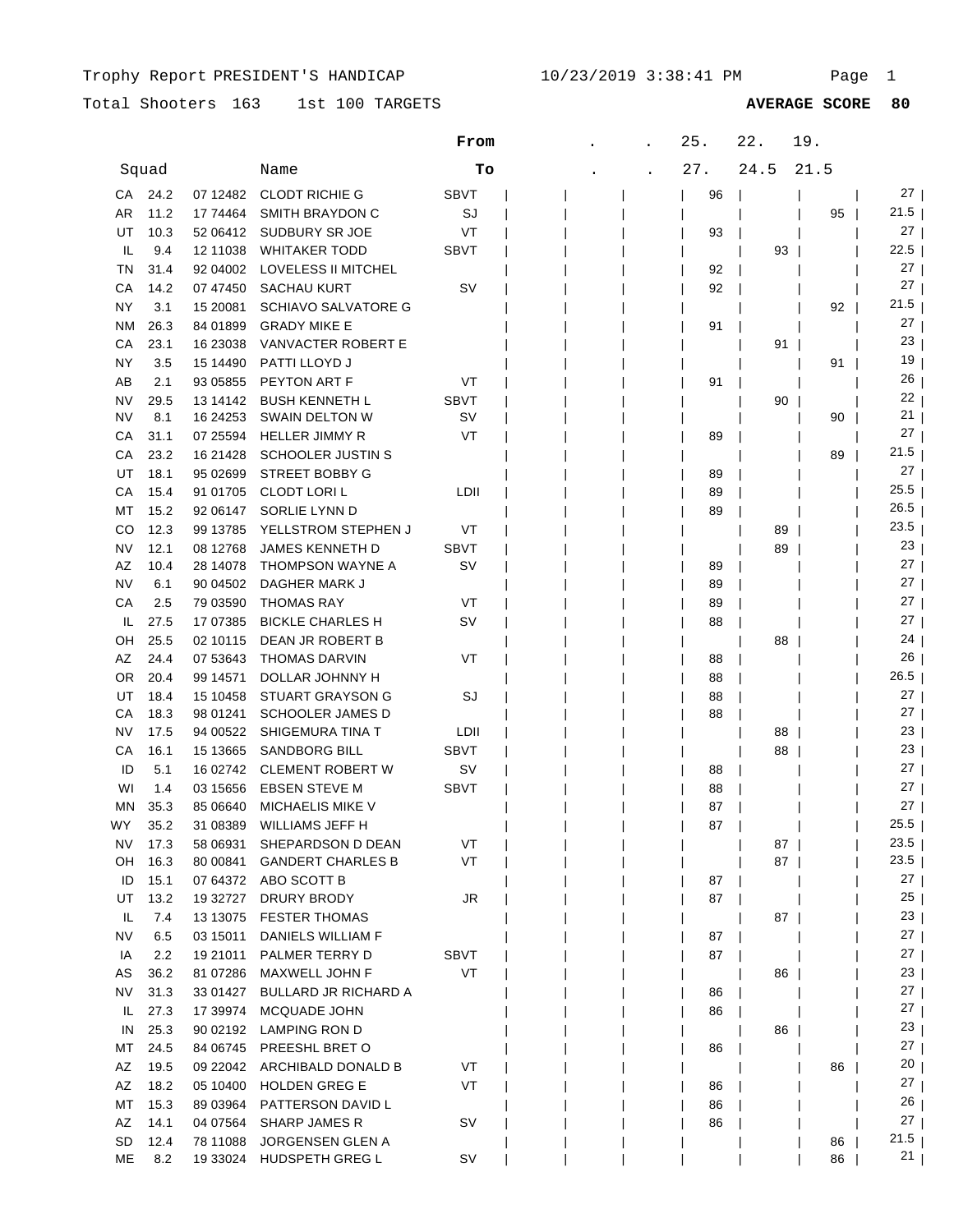|           |       |            |                            | From        | 25. | 22.  | 19.  |                 |
|-----------|-------|------------|----------------------------|-------------|-----|------|------|-----------------|
|           | Squad |            | Name                       | Tо          | 27. | 24.5 | 21.5 |                 |
| UT        | 5.4   | 06 10516   | SYME SCOTT E               | <b>SBVT</b> | 86  |      |      | 27              |
| PA        | 4.5   | 87 05211   | WHITE JOHN C               |             | 86  |      |      | 25.5            |
| СA        | 4.1   | 02 11733   | <b>HASTINGS WALT V</b>     | VT          | 86  |      |      | 26              |
| СA        | 29.1  | 85 05210   | SWEANY JR DELBERT A        | <b>SV</b>   |     | 85   |      | 22              |
| IN        | 21.5  | 96 01424   | <b>GOOCH MICHAEL E</b>     |             | 85  |      |      | 26              |
| WI        | 21.3  | 57 09000   | DUWE H JOHN                | sv          | 85  |      |      | 25.5            |
| ΑZ        | 20.5  | 78 04025   | VASQUEZ PHILIP R           | sv          | 85  |      |      | 26              |
| СA        | 20.3  | 91 05171   | <b>ROSEN LEWIS S</b>       | S٧          | 85  |      |      | 27              |
| МT        | 1.1   | 89 02032   | <b>NEISS LYLE G</b>        | <b>SBVT</b> | 85  |      |      | 27              |
| NV        | 30.4  | 80 01771   | <b>SMITH LAWRENCE S</b>    | S٧          | 84  |      |      | 25              |
| <b>ND</b> | 27.1  | 81 05350   | KAFFAR TIMOTHY J           | <b>SBVT</b> | 84  |      |      | 26              |
| WA        | 23.4  | 99 15178   | <b>TALBOT CRAIG F</b>      | VT          |     |      | 84   | 21              |
| 0R        | 14.5  | 07 09528   | BROWN LONNY D              | S٧          | 84  |      |      | 27              |
| CO        | 14.4  | 18 50771   | <b>WESTFALL KADEN</b>      | JR          | 84  |      |      | 27              |
| UT        | 13.4  | 13 15305   | <b>CORRY DON R</b>         |             | 84  |      |      | 25              |
| ТX        | 27.4  | 51 09499   | LONG CHARLES W             | sv          | 83  |      |      | 26              |
| OН        | 25.2  | 95 04470   | <b>BERRIER RONALD E</b>    | S٧          |     | 83   |      | 24.5            |
| OK        | 23.5  | 18 5 68 57 | SLIGER DAKOTA L            | SJ          |     | 83   |      | 22              |
| <b>NV</b> | 16.4  | 96 01495   | <b>HUGHES HOWARD G</b>     | S٧          |     | 83   |      | 22              |
| NV        | 6.4   | 52 06475   | <b>TALBOT DANNY</b>        | sv          | 83  |      |      | 26              |
| NV        | 29.4  | 40 11909   | <b>CARNES VANCE</b>        | sv          |     | 82   |      | 24              |
| UT        | 18.5  | 17 71285   | <b>DESPAIN BRETT B</b>     | SBVT        | 82  |      |      | 27              |
| HI        | 17.1  | 83 00664   | ANIYA WARREN M             | S٧          |     | 82   |      | 24              |
| СA        | 13.3  | 81 01 648  | EICHLER JR JAMES R         |             | 82  |      |      | 25.5            |
| IL        | 7.1   | 12 16957   | <b>GILLUM LAWRENCE E</b>   | SBVT        |     | 82   |      | 22.5            |
| WY        | 5.5   | 78 01578   | <b>KELLY JOHN E</b>        | VT          | 82  |      |      | $27 \mid$       |
| WY        | 5.2   | 13 13 425  | <b>TOMLIN BOB</b>          | <b>SBVT</b> | 82  |      |      | $27 \mid$       |
| WY        | 1.2   | 81 01925   | <b>SMITH EDWIN K</b>       | sv          | 82  |      |      | 25              |
| <b>NJ</b> | 30.3  | 80 00301   | SISSANO JOE                | sv          | 81  |      |      | 25.5            |
| NV        | 24.1  | 96 03620   | <b>HARMS JERRY E</b>       | S٧          | 81  |      |      | 27              |
| AZ        | 14.3  | 96 05286   | <b>HENDERSON JOE H</b>     | sv          | 81  |      |      | 26.5            |
| AZ        | 8.5   | 10 10 453  | <b>WACHTEL W ANDREW</b>    | <b>SBVT</b> |     |      | 81   | 19.5            |
| NV        | 36.1  | 13 11 879  | <b>CONNON FERGUS</b>       | <b>SBVT</b> |     | 80   |      | 23              |
| MI        | 30.2  | 27 14626   | OSBORN JOHN G              |             |     | 80   |      | 24              |
| UT        | 28.3  | 09 20070   | <b>DAME BRUCE</b>          |             |     |      | 80   | 20.5            |
| CO.       | 26.4  | 97 03792   | DIGESUALDO NICK P          | <b>SBVT</b> | 80  |      |      | 27 <sub>1</sub> |
| CA        | 22.3  | 95 03693   | HUGHES KYM L               | LDI         | 80  |      |      | $27 \mid$       |
| СA        | 7.3   | 04 11901   | <b>BACHENBERG GARY L</b>   | <b>SV</b>   |     | 80   |      | 22              |
| МT        | 6.2   | 02 16675   | <b>BLACKHALL JOHN M</b>    |             | 80  |      |      | $26 \mid$       |
| <b>NV</b> | 4.3   | 52 04 261  | <b>MARCHESI GEORGE M</b>   | <b>SV</b>   | 80  |      |      | 26.5            |
| NV        | 4.2   | 93 05894   | <b>ROSS WESTON T</b>       | VT          | 80  |      |      | $26$            |
| <b>NV</b> | 3.2   | 06 19875   | ADAMS MARY ELLEN           | LDII        |     |      | 80   | 19              |
| WA        | 1.3   | 99 02281   | SCHWARTZMAN JERRY W        | SBVT        | 80  |      |      | 26              |
| UT        | 29.3  | 19 33424   | SUDBURY JUSTICE            | JR          |     | 79   |      | 22.5            |
| <b>NV</b> | 29.2  | 04 10573   | WHITE JEFFREY L            |             |     | 79   |      | 22.5            |
| NV        | 27.2  | 03 10911   | <b>SCHULTZ FRED C</b>      | VT          | 79  |      |      | 25.5            |
| СA        | 23.3  | 04 11634   | <b>HEINTZ TRACY STEVEN</b> | VT          |     | 79   |      | 22 <sub>1</sub> |
| UT        | 20.2  | 41 02940   | EPP GAEL D                 | sv          | 78  |      |      | 27              |
| HI        | 17.4  | 13 10 818  | AKIONA SIDNEY J            | SBVT        |     | 78   |      | 23.5            |
| NV        | 7.5   | 17 70535   | <b>HAMMONDS DEAN</b>       | <b>SV</b>   |     | 78   |      | 23 <sub>1</sub> |
| CA        | 31.2  | 90 01188   | SMITH STEVEN R             | VT          | 77  |      |      | 27              |
| СA        | 26.2  | 82 01826   | <b>WOMACK DAVID</b>        | VT          | 77  |      |      | 27              |
| CA        | 22.1  | 86 02439   | ROBINSON JULIE A           | LDII        | 77  |      |      | 25.5            |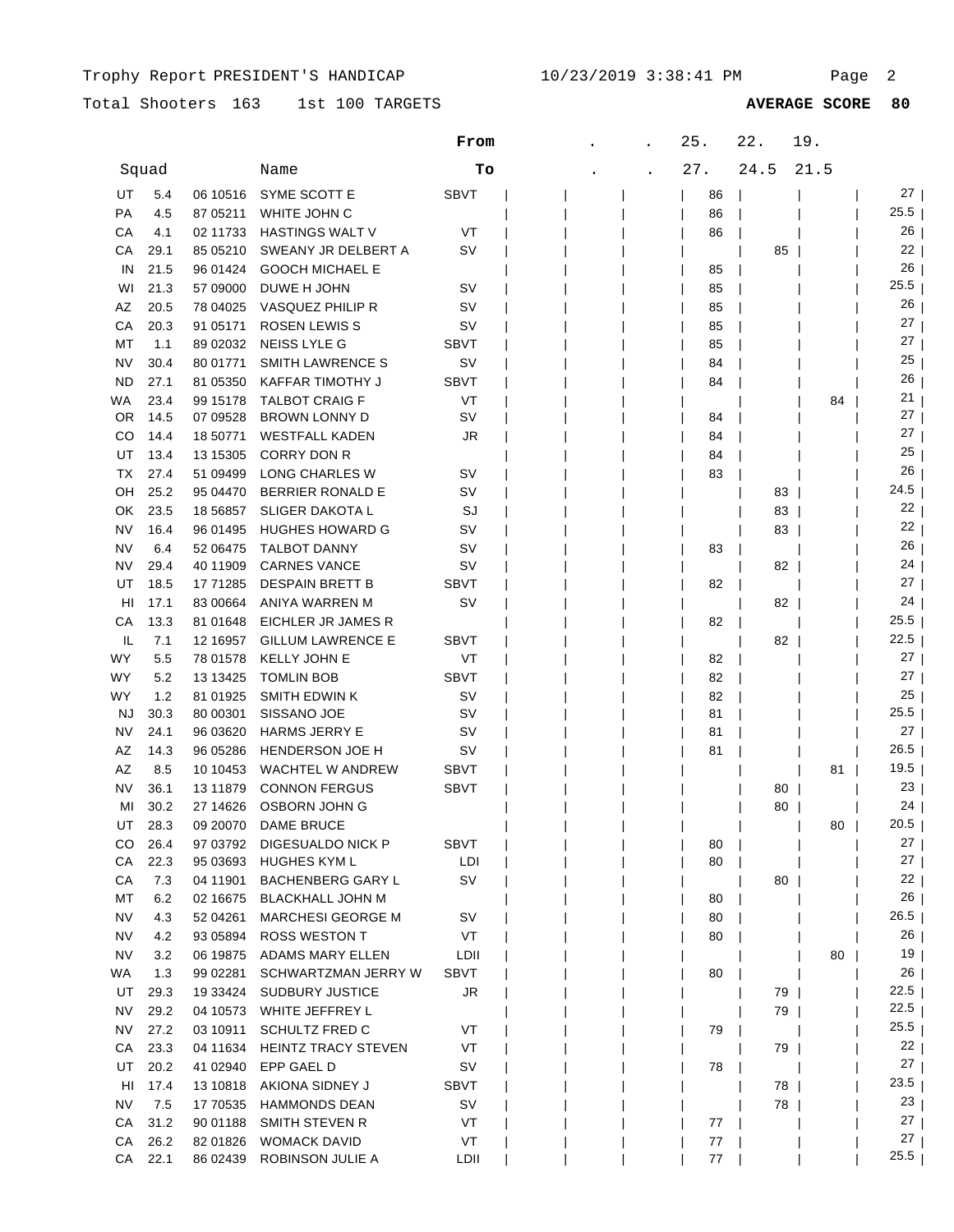|               |      |           |                          | From        |     | 25.  | 22.  | 19. |                 |
|---------------|------|-----------|--------------------------|-------------|-----|------|------|-----|-----------------|
| Squad<br>Name |      |           | Tо                       |             | 27. | 24.5 | 21.5 |     |                 |
| HI            | 19.3 | 19 32770  | <b>BROOK TOBY</b>        |             |     |      |      | 77  | 20 l            |
| NV            | 9.5  | 04 11569  | KUEPPER MICHAEL E        |             |     |      | 77   |     | 23              |
| AZ            | 9.3  | 17 72938  | <b>HARDMAN JOHN</b>      |             |     |      | 77   |     | 23              |
| <b>NV</b>     | 8.3  | 19 33174  | <b>CLAWSON ROBERT L</b>  | sv          |     |      |      | 77  | 20              |
| AZ            | 28.5 | 27 10278  | <b>KEITH DENNIS L</b>    | <b>SBVT</b> |     |      |      | 76  | 19              |
| MT            | 25.4 | 91 00165  | <b>GARRIGUS JACKIE L</b> | LDII        |     |      | 76   |     | 24.5            |
| СA            | 21.1 | 80 00711  | <b>LARKIN THOMAS W</b>   | SV          |     | 76   |      |     | 27              |
| МT            | 16.2 | 31 01280  | <b>BROSTEN JERRY</b>     | VT          |     |      | 76   |     | 23.5            |
| NV            | 7.2  | 13 16765  | FORD SAMUEL E            | SV          |     |      | 76   |     | 24              |
| NV            | 4.4  | 06 10060  | ROBERTS RUSSELL          | <b>SBVT</b> |     | 76   |      |     | 26.5            |
| МT            | 34.4 | 79 06178  | LEITGEB ALLEN J          | sv          |     | 75   |      |     | 26              |
| ТX            | 33.4 | 87 01820  | RACKLEY DON J            | <b>SBVT</b> |     | 75   |      |     | 27              |
| AZ            | 33.1 | 36 01628  | <b>COPSEY JIM</b>        | VT          |     | 75   |      |     | 27              |
| NV            | 32.4 | 19 31 375 | SONGPHANICH SUKIT        |             |     |      | 75   |     | 23              |
| NV            | 32.1 | 18 50701  | RIDINGER BRIAN D         |             |     |      |      | 75  | 20              |
| FL            | 19.1 | 35 00550  | <b>FLAYDERMAN RUTH</b>   | LDII        |     |      |      | 75  | 21.5            |
| FL            | 11.3 | 11 13964  | <b>BUNCH CHARLES L</b>   | SV          |     |      |      | 75  | 20              |
| MN            | 35.5 | 28 11128  | PETERSON CURTIS          | VT          |     | 74   |      |     | 27              |
| СA            | 31.5 | 87 06734  | DILLARD JOE E            | SV          |     | 74   |      |     | 27              |
| <b>NM</b>     | 26.1 | 08 11 640 | <b>GRADY KIM C</b>       | LDII        |     | 74   |      |     | 26.5            |
| NV            | 25.1 | 79 00480  | HANLEY JOE E             |             |     | 74   |      |     | 25              |
| NV            | 13.1 | 08 16059  | <b>MARTIN LYNN E</b>     | LDII        |     |      | 74   |     | 23.5            |
| PA            | 11.4 | 12 10274  | DILORETO STEPHEN J       |             |     |      |      | 74  | 20              |
| IL            | 3.4  | 92 02986  | <b>NUTT GREG L</b>       |             |     |      |      | 74  | 21.5            |
| МT            | 2.4  | 02 12081  | VOGEL DANIEL J           | VT          |     | 74   |      |     | 26              |
| WY            | 35.4 | 93 05 682 | <b>JOHNSON BODIE R</b>   |             |     | 73   |      |     | 27              |
| NV            | 30.5 | 05 17247  | PROCKISH DAN J           | sv          |     | 73   |      |     | 26.5            |
| CO            | 26.5 | 14 19549  | DIGESUALDO SANDY D       | LDII        |     | 73   |      |     | 25.5            |
| WY            | 35.1 | 89 07026  | JONES DARRELL T          | <b>SBVT</b> |     | 71   |      |     | 27              |
| MI            | 28.2 | 18 50147  | LANE VICKIE J            | LDII        |     |      |      | 71  | 19              |
| 0R            | 16.5 | 90 06078  | PORTZ ED J               | sv          |     |      | 71   |     | 23.5            |
| AB            | 13.5 | 93 05857  | PEYTON DIANE R           | LDII        |     |      | 71   |     | 24              |
| NV            | 9.2  | 86 06565  | <b>ADAMS RICHARD E</b>   | <b>SBVT</b> |     |      | 71   |     | 23              |
| CO            | 2.3  | 86 06012  | EFFINGER IRVIN F         | VT          |     | 70   |      |     | 27              |
| WV            | 33.3 | 98 01092  | DAGUE FRED W             | <b>SBVT</b> |     | 69   |      |     | 25              |
| NE            | 32.3 | 02 10364  | <b>WEISS ROBERT C</b>    | SV          |     |      | 69   |     | 23              |
| CA            | 22.4 | 93 05159  | <b>FERGUSON DARIN R</b>  |             |     | 69   |      |     | 25              |
| MD            | 21.4 | 15 10425  | <b>BROWN JAMAAL C</b>    |             |     | 69   |      |     | 27              |
| СA            | 21.2 |           | 80 00712 LARKIN VICKIE L | LDII        |     | 69   |      |     | $26 \mid$       |
| СA            | 10.2 |           | 15 11642 RAMIREZ JORGE   | SV          |     | 69   |      |     | 25              |
| MI            | 9.1  | 79 11973  | WAGNER JACK A            | VT          |     |      | 69   |     | 24              |
| HI            | 19.4 | 19 31 185 | <b>BROOK TISH</b>        | LDI         |     |      |      | 68  | 19              |
| MI            | 17.2 | 95 03337  | <b>SCHULTZ DAVE H</b>    | SV          |     |      | 68   |     | 23              |
| UT            | 12.5 | 04 14727  | <b>TAYLOR DAVID G</b>    |             |     |      | 68   |     | 23              |
| FL.           | 19.2 | 99 11 645 | <b>KEIM PAULA M</b>      | LDII        |     |      |      | 67  | 20 <sub>1</sub> |
| WA            | 1.5  | 55 05740  | <b>GASAWAY GARY E</b>    |             |     | 67   |      |     | 27 <sub>1</sub> |
| CA            | 28.1 | 18 53320  | DUITSMAN EDWARD E        |             |     |      |      | 64  | 19 <sub>l</sub> |
| NV            | 33.5 | 14 10381  | <b>EVAL JACOB E</b>      | JRG         |     | 63   |      |     | 27              |
| AZ            | 33.2 | 04 07002  | <b>ROBB TIM</b>          | VT          |     | 63   |      |     | 27              |
| PA            | 32.5 | 13 12214  | <b>KETCHEL JASON</b>     |             |     |      |      | 63  | ا 21.5          |
| NV            | 32.2 | 99 01787  | <b>SENEF GLENN W</b>     | VT          |     |      | 63   |     | 22.5<br>21      |
| HI            | 3.3  | 12 14 245 | RAPOZA JR ROBERT P       | SV          |     |      |      | 63  | 21              |
| МT            | 11.5 | 05 11299  | <b>BLAKE RICK</b>        |             |     |      |      | 61  |                 |